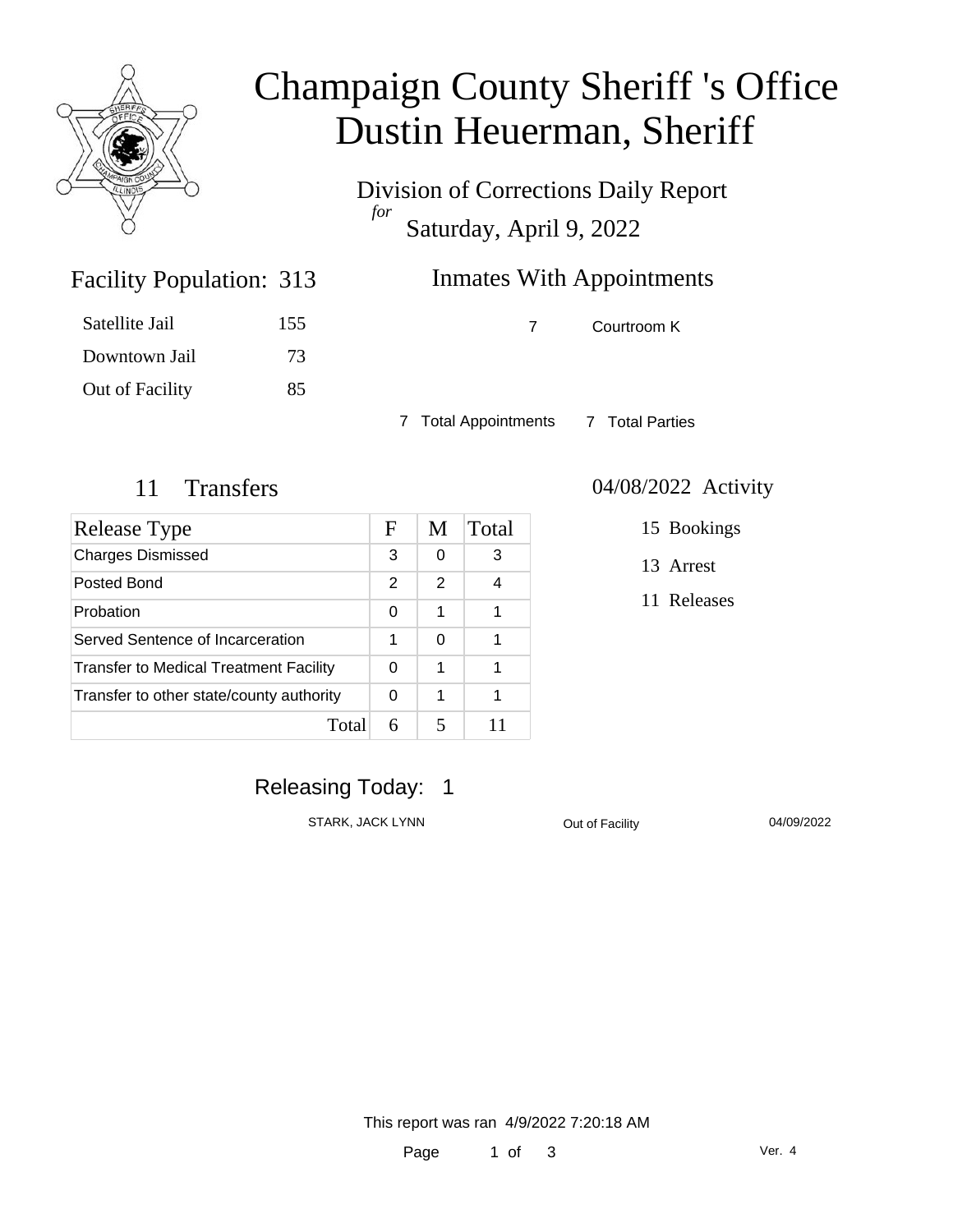

# Champaign County Sheriff 's Office Dustin Heuerman, Sheriff

Division of Corrections Daily Report *for* Saturday, April 9, 2022

#### Custody Status Count

- Electronic Home Dentention 15
	- Felony Arraignment 15
		- Felony Other 2
	- Felony Pre-Sentence 7
		- Felony Pre-Trial 227
	- Felony Pre-Trial DUI 6
	- Felony Sentenced CCSO 6
	- Felony Sentenced IDOC 23
		- Hold Other 1
	- Misdemeanor Arraignment 1
		- Misdemeanor Pre-Trial 5
- Misdemeanor Sentenced CCSO 1
	- Petition to Revoke 1
	- Remanded to DHS 2
	- Traffic Arraignment 1
		- Total 313

This report was ran 4/9/2022 7:20:18 AM